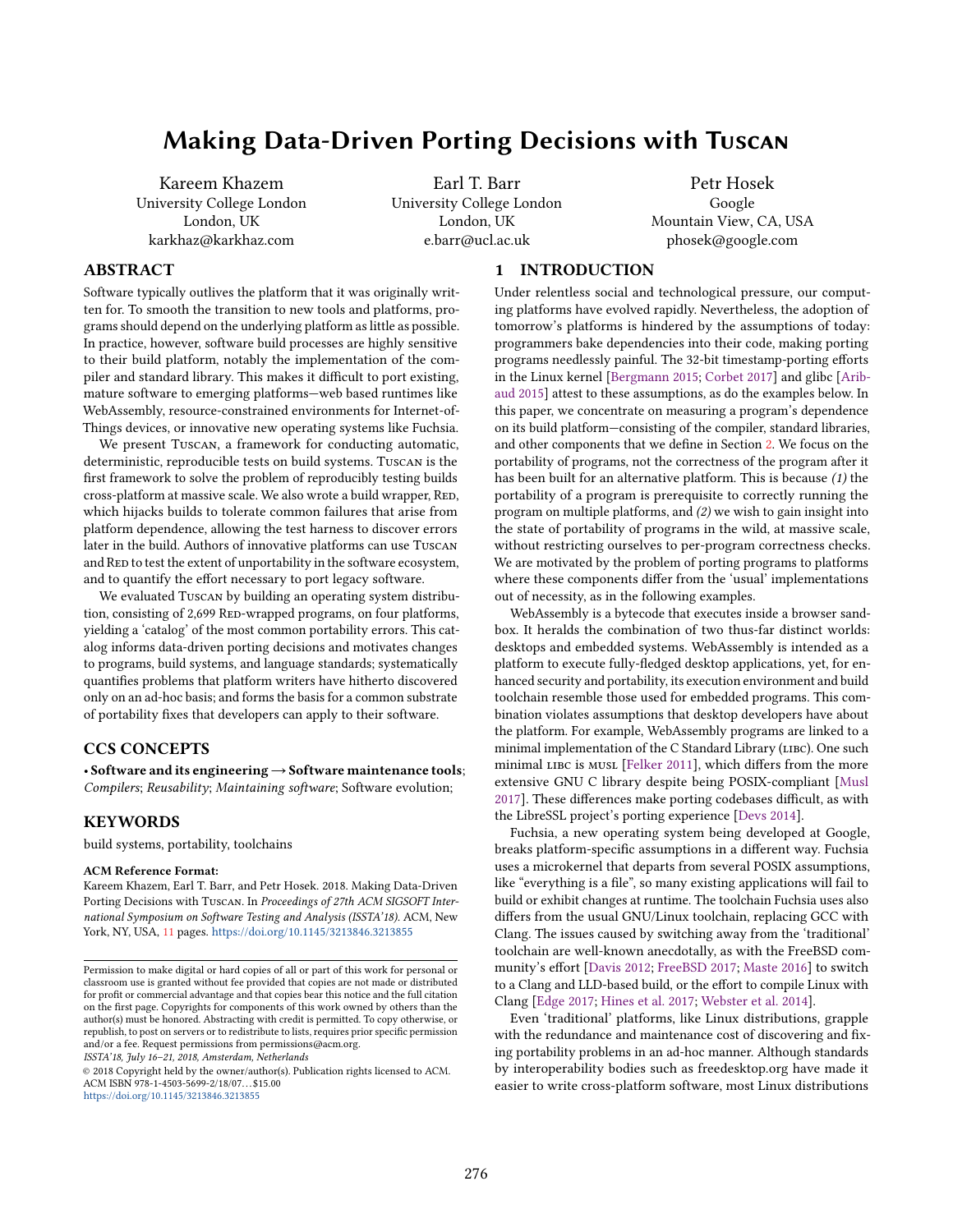separately maintain additional patches to fix portability issues in the software that they distribute. To evaluate the state of program portability in the wild, we had to seek out distributions that explicitly refuse to maintain such patches, as we detail in Section [3.1.](#page-2-0)

These examples demonstrate that discovering porting problems in a haphazard fashion, and fixing them as they arise, is not scalable and duplicates effort across projects. To solve this problem, we created Tuscan, a framework for testing portability issues that scales up to thousands of programs and works fully automatically and deterministically. Platform writers, application developers, and researchers can use Tuscan to catalog the most common portability issues across a wide range of software.

Tuscan builds programs and their dependencies, compiling them to be run on a platform of the user's choice. Software in the wild is often written in an unportable manner, meaning it is desirable to  $(a)$ understand why a program failed to build on a particular platform, and (b) automatically intervene to tolerate a broken build, proceeding with compilation while noting that it would have failed. While we do not aim to have a general solution for automatically tolerating arbitrarily broken builds, we found that partially addressing problem (b) allowed us to proceed further through a build before failing, often even succeeding at a previously-failing build. This increased the diversity of build failures that we were able to catalog.

To catalog build errors (problem  $a$ ), we wrote RED, a build wrapper. Red monitors process spawns of a build to report on exactly why that build failed. Through our tests of a large corpus of soft-ware using Tuscan and RED, we gathered a detailed catalog<sup>[1](#page-0-0)</sup> of the most common reasons for builds to fail—described in Section [4.3.](#page-6-0)

To automatically tolerate builds (problem  $b$ ), RED can hijack the build process and fix errors that match a pattern in the catalog. RED helps to gather more data about build failures on different platforms, because when RED 'rescues' a program's build, Tuscan is then able to build all of that program's dependencies. When evaluating Tuscan and RED, we used a corpus of software that, by design, was configured to have a sparse dependency graph—again helping us to learn about a large variety of build failures, since a failure to build a single program did not prevent many other programs from building. We elaborate on these design considerations in Section [3.](#page-2-1)

#### Contributions.

(1) We define and solve the cross-platform namespace collision problem, a prerequisite to building programs for arbitrary platforms en-masse, in Section [2.](#page-1-0)

(2) We implement RED, a tool for  $(a)$  monitoring and logging the build of a program, and  $(b)$  automatically repairing program builds that are about to fail in one of several common failure modes. On the platform on which we observed the most build failures, RED's intervention caused 48% of failing builds to succeed.

(3) We present Tuscan, a test harness for automatically building programs on arbitrary platforms. Tuscan realizes our solution to the cross-platform namespace collision problem, allowing developers and researchers to deterministically test build systems, and enabling them to make data-driven porting decisions.

(4) We evaluate our work on a large corpus of programs. We obtain a detailed catalog of portability problems in the wild. The catalog is a living document that can be updated when the software ecosystem is updated to address the pervasive portability issues that we found; it also informs and motivates the effort to fix these issues. The source code for Tuscan and RED is available, $^2$  $^2$  as is the catalog and the program corpus that we use for our evaluation.<sup>[1](#page-0-1)</sup>

# <span id="page-1-0"></span>2 THE CROSS-PLATFORM NAMESPACE COLLISION PROBLEM

We solve the problem of automatically building large numbers of programs on arbitrary platforms to expose incompatibilities between programs and the build infrastructure used on each platform. This has only been solved through significant ad-hoc, manual intervention. We present our solution, cross-platform packages, after formalizing several prerequisite concepts.

A toolchain is a sequence of programs that transforms a body of source code into a binary object and then into a running process. For C and  $C^+$  projects, the toolchain consists of (at least) a *preprocessor*, compiler, linker, compiler runtime library, and the C and  $C^+$  standard libraries, which build the source, and a dynamic linker, which loads shared libraries at runtime. Some projects also require other binary utilities (for manipulating object files). In this paper, we focus on the build process; runtime behavior is out-of-scope.

In most projects, a build tool runs the toolchain to build the codebase. A meta-build tool chooses which toolchain to use, and generates a manifest for the build tool to run; together, these tools form a build system. Although build systems are not part of the toolchain, they are a large source of incompatibilities between programs and toolchains. The toolchain lock-in problem is the dependency of a program on a single toolchain. Porting locked-in programs to newer toolchains requires costly manual intervention.

A build platform is the environment that a build executes in; it comprises an architecture and a toolchain. A target platform is the platform where a program will be installed. Programs are built on a particular platform for execution on a target platform. Usually, the build and target platforms are one and the same; our focus is cross-platform builds where they differ. A change in one of the components of the platform can cause a program to fail to build or to run incorrectly, even when the program itself does not change. Ideally, source code should build independent of the underlying platform; Section [4](#page-5-0) investigates the extent to which this holds.

Programs do not exist in isolation; they typically depend on other programs and libraries, both to run and to be built from source. At the same time, a single body of source code, when built, can yield multiple related programs and libraries. The interactions between these two notions—dependencies and multiple build outputs—are captured by the software packages that operating system distributions provide to their users.

A package contains all installable components that a build system generates from a body of source code for a single platform. Installable components include programs, libraries, header files, and configuration data. Inside the package, these components are arranged in a file hierarchy that mirrors the filesystem where the package will be installed. A package P also contains metadata that specifies what other packages P depends on—either to build P from source or to run the components that  $P$  installs. A package's target platform determines its contents. For example, the programs and

<sup>1</sup><https://karkhaz.github.io/tuscan/>

<sup>2</sup><https://github.com/karkhaz/tuscan>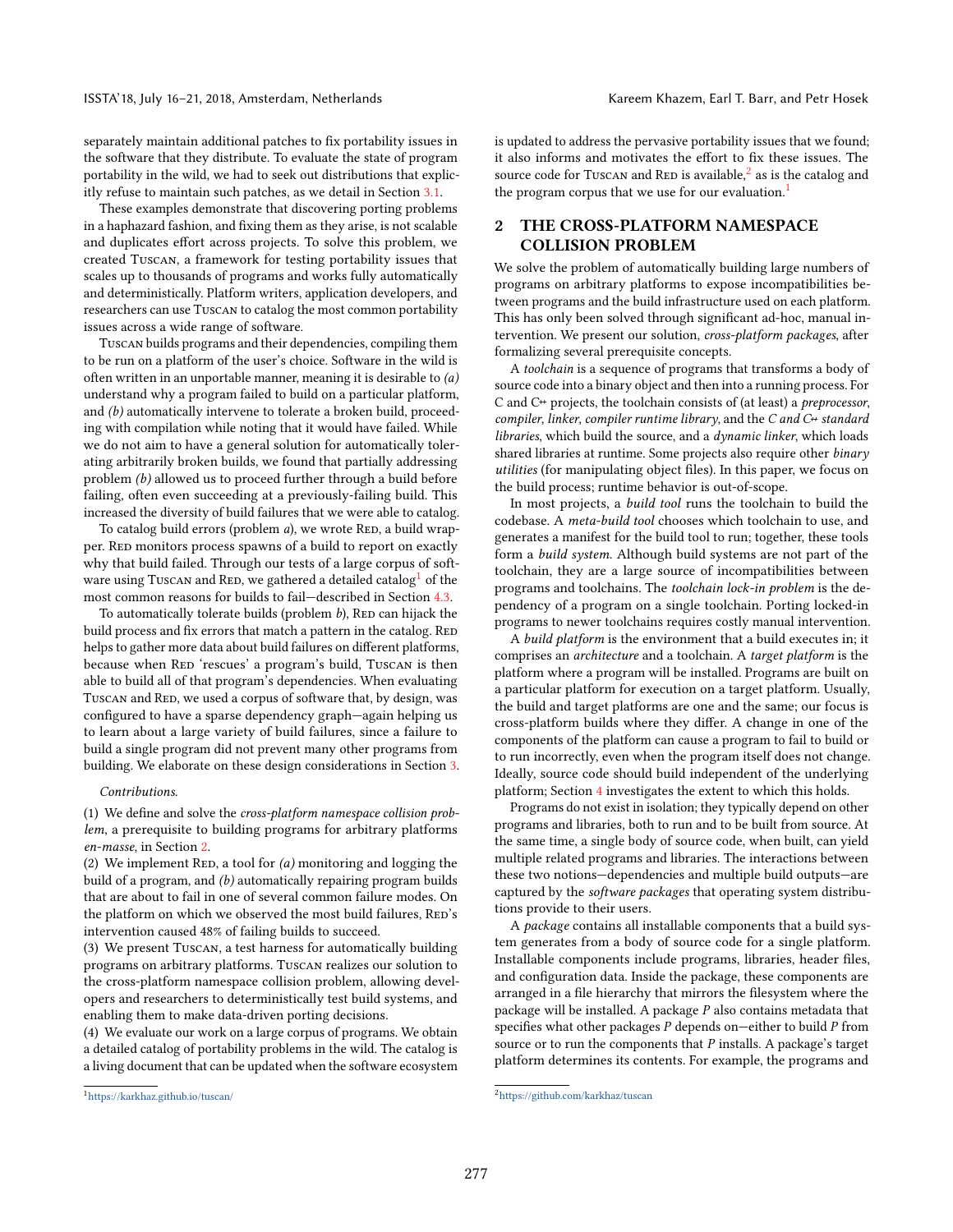libraries comprise object code that runs on the target platform's architecture. A package's header files may also differ, due to the evaluation of preprocessor macros that are conditioned on the target platform. Concretely, packages for platforms conforming to the Filesystem Hierarchy Standard [\[FHS Group](#page-10-13) [2004\]](#page-10-13) install programs to /usr/bin, libraries to /usr/lib, and headers to /usr/include. The layout of a package's file hierarchy must match the platform that it is to be installed on, not the platform where it was built.

Typically, packages are built for the same platform they target; this is called a native build. For example, the Debian operating system distribution is built for several platforms; the Debian project provides hardware to developers so they can build their packages natively [\[Debian](#page-10-14) [2017\]](#page-10-14). In some cases, however, the build platform cannot be the same as the target platform. This may be because the target platform is unavailable to the developers doing the build or because the target platform is so resource-constrained that it is impractical to build software on it. Building a package on one platform for a different target platform is called cross-compiling. Build tools such as Autoconf [\[Vaughan et al.](#page-10-15) [2000\]](#page-10-15) support crosscompilation through specifying the --build, --host and --target flags. Cross-compilation subtly differs from a native build. For example, Autoconf still attempts to compile test programs for the target platform, but it does not attempt to run them, since the machine code for the target platform will typically not run on the build platform. Unfortunately, build tools, such as Autoconf, rarely explicitly identify every external program that a successful build needs to run: builds may need to invoke a compiler, file and text manipulation programs (e.g. sed, awk), and other tools. This matters because builds rely on the ability to run other programs from dependent packages and those programs must run on the build platform; at the same time, a cross-compile build must link against dependent libraries that have been built for the target platform. We formalize these constraints in the following definition.

Definition 1 (Cross-Platform Namespace Collision Prob-LEM). Let  $P, Q$  be (not necessarily distinct) packages whose builds depend on another package, D. Without loss of generality, let the build of P need to execute a program provided by D, and let the build of Q need to link against a library provided by D. To build P, programs provided by D and built for the build platform must be installed on the filesystem. To build Q, libraries provided by D—but this time built for the target platform—must be installed on the filesystem. The crossplatform namespace collision problem is the namespace collision that arises when the same artifacts, built for two different platforms, must be installed on the same filesystem to proceed with a build.

Developers can work around the cross-platform namespace collision problem for a single package by manually placing the libraries and programs in the locations that the package expects. Building a program natively on the target hardware or in an emulator for the target platform so that dependencies for the target platform can be run, is another common workaround. This latter strategy is used by Debian developers when building the entire distribution from scratch for platforms where the hardware is hard to come by. However, this relies on the availability of requisite hardware or emulation environment for the target platform which is not always the case (e.g. when building for WebAssembly). We solve the crossplatform namespace collision problem through a generalization of software packages. Our cross-platform packages allow the simultaneous, non-conflicting installation of both build and target software components, making cross-platform builds possible without any manual intervention.

A cross-platform package is one that segregates the binaries and libraries of multiple build platforms from each other and from the headers and libraries of target platforms into disjoint file hierarchies. A cross-platform package superimposes the builds of multiple platforms. Concretely, the package contains binaries and libraries for one or more *build* platforms  $B_1, \ldots, B_n$ , as well as libraries and headers for one or more *target* platforms  $T_1, \ldots, T_n$ . Rather than being installed under the default /usr directory, the components for each platform are each installed in a custom directory beside /usr. Namely, the binaries and libraries for each build platform are installed in  $/B_1/b$ in and  $/B_1/l$ ib, ...,  $/B_n/b$ in and  $/B_n/l$ ib; and the libraries and headers for each target platform are installed in /T<sub>1</sub>/include and /T<sub>1</sub>/lib, ..., /T<sub>n</sub>/include and /T<sub>n</sub>/lib. The target-platform libraries and headers are thus available for linking and inclusion when building a dependent package for that platform.

Toolchain components can typically be built with a flag, usually --with-sysroot, which specifies an alternatively-rooted file hierarchy (as opposed to the default /usr). This means that toolchains can be trivially configured to be aware of cross-platform packages, without modifying the toolchain components' source code.

# <span id="page-2-1"></span>3 DESIGN AND IMPLEMENTATION

We implemented Tuscan to test the portability of thousands of programs for different target platforms, detailed in Section [4.](#page-5-0) To fix the build problems Tuscan uncovers, we implemented RED, a build environment that automatically fixes build problems that match common patterns that Tuscan discovers. Tuscan creates a highly isolated build environment; calculates the program dependency graph; and invokes a RED-wrapped build of each program in its own copy of the build environment, in topological order of the dependency graph. The design of Tuscan and RED solve several concrete challenges, which we summarize next.

# <span id="page-2-0"></span>3.1 Challenges and Solutions

Scale and Automation. A useful technique for performing automated builds on massive scale is to use the infrastructure provided by operating system distributions, c.f. Kroening and Tautschnig's work (Section [5\)](#page-8-0). Distributions provide a unified interface for invoking the plethora of build systems. One can run this interface for each of the programs in the distribution, rather than manually issuing the build incantations—ensuring scalability and determinism of the overall process. We therefore used a distribution as a source of programs and build metadata for our evaluation.

When running build experiments, one has a choice between running at massive scale—investigating platform-dependence of the software ecosystem on the whole—or building only a few programs and then ensuring that the build was correct, by invoking make check if the program supplies a test suite. Tuscan can operate both ways—it can check that built packages run correctly by invoking a test script after the build finishes. On the large program corpus we used for this work, only 16% of programs supplied even rudimentary tests for build correctness. Nevertheless, this work focuses on program portability rather than build correctness; we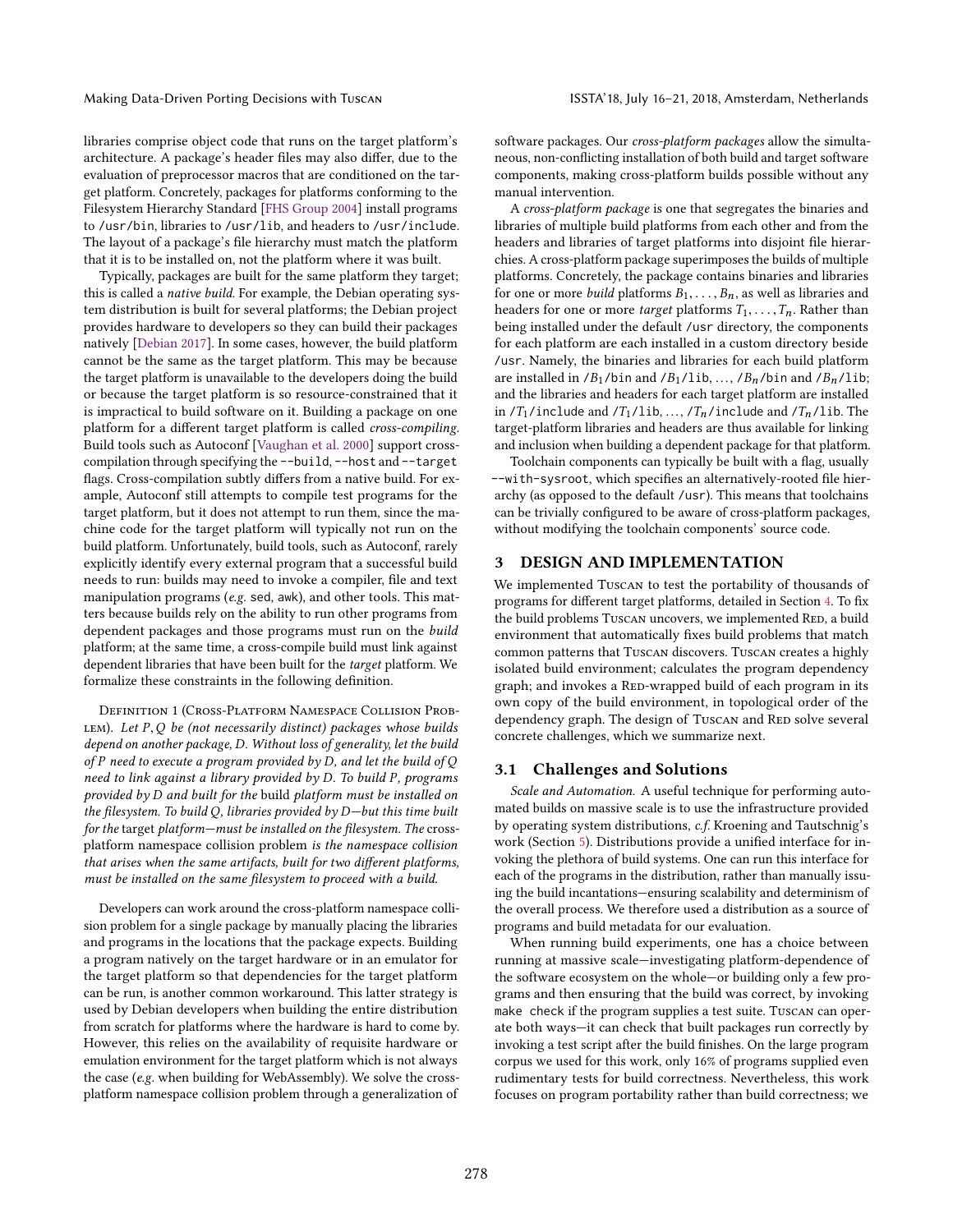chose to scale rather than manually verifying the sanity of a small number of builds.

Isolation and Reproducibility. It is vital that Tuscan emits the same results on multiple runs over an identical program corpus. Our results in Section [4.3](#page-6-0) motivate improvements to programs and the toolchains used to build them; Tuscan's determinism gives us confidence that a different result on updated programs is really due to a change in those programs' portability. However, subtle changes in the environment between one build and another can affect whether a build succeeds, as highlighted by [Mytkowicz et al.](#page-10-16) [\[2009\]](#page-10-16). Furthermore, machine configurations can cause results to vary between users: different libraries being installed, scheduling differences due to number of CPU cores, and different toolchain versions can all cause a program build to differ. Finally, the artifacts left behind from previous builds can change what gets built.

We overcome these challenges by using Docker containers as an isolated build environment—Tuscan creates a new container for each build, ensuring a clean initial state. Containers do not 'save' their state when they are torn down, so a subsequent run of Tuscan proceeds in exactly the same way as any previous run. Each container's initial state is minimal, containing only the environment variables and programs that a build needs. Using a distribution means that we leverage that distrubution's build system: distributions configure the packages they ship to build without any user intervention, and contribute to the effort to ensure that packages build reproducibly [\[Cascadian et al.](#page-10-17) [2014\]](#page-10-17). The fact that Tuscan builds packages without user intervention eliminates another source of nondeterminism. Finally, Tuscan allocates a single CPU core to each container and adds -j1 to builds' \$MAKEFLAGS to avoid nondeterminism from scheduling and ensure that builds proceed serially.

Dependency Domino Effect. Building a large number of programs is a partially serial process, because some programs require that other programs have been built before their build can begin. These dependencies form the edges of a forest whose nodes are program builds. The builds at each node of the forest depend on the transitive closure of their children being successful; a 'domino effect' occurs when a single build fails, since every program that transitively depends it cannot then be built. An operating system distribution's dependency factor is the average size of the transitive closure of a program's children; higher dependency factors lead to a more severe domino effect when a single program fails to build. Distributions that supply a fully-fledged desktop environment with a large number of pre-installed programs (like Debian, Fedora, or Ubuntu) tend to have a high dependency factor. Distributions that are intended to be configured from the ground up (like Arch Linux, Alpine Linux, or Gentoo) have low dependency factors. Using such a distribution leads to a larger diversity of build errors, as a larger variety of programs can be built. This is because user-facing applications tend to be at the roots of the forest, while libraries are nearer the leaves; build failures higher up the tree therefore prevent a disproportionate amount of dependent user-facing programs from building.

Vanilla Builds. Our aim is to measure the platform dependence of programs in the wild. Distributions can frustrate this goal: to support multiple platforms, they manually patch the programs that

they distribute. A manual search<sup>[3](#page-0-0)</sup> through Alpine Linux finds 150 patches specifically to fix dependency on the GNU C Library (rather than the musl C library used by Alpine), while distributions that support a large number of architectures (like Debian or Gentoo) redundantly and separately maintain similar patches. In contrast, Arch Linux "ships software as released by the original developers" [\[wiki](#page-10-18) [2016\]](#page-10-18) and is only built for the x86\_64 architecture with a typical GNU toolchain (described in Section [4.2\)](#page-6-1). We therefore chose Arch Linux as our source of packages and build metadata. The Docker containers that Tuscan uses are also based on Arch, which does not limit the platforms that Tuscan can run on.

#### <span id="page-3-0"></span>3.2 Individual Package Build Process

Tuscan's main task is to build packages using a non-default target platform. We describe the process of building a single package in this section; the process is illustrated in Figure [1.](#page-4-0)

Tuscan creates a fresh Docker container for the build of each package. Packages built by Tuscan are stored on the user's filesystem (outside of the container that built them), so that any packages that depend on that package are able to use it later. In Figure [1,](#page-4-0) the user's filesystem is the dark gray region. It contains a repository of all the packages that have been built so far; these will be crossplatform packages, as described in Section [2.](#page-1-0) The container used for building a single package is the white region in the center; data is copied into and out of the container from the user's filesystem.

If the cross-platform package repository contains all the dependencies of a package P, then Tuscan starts building P. Referring to Figure [1,](#page-4-0) Tuscan performs the following steps:

- (1) copies and installs the dependencies of  $P$  into the container;
- (2) installs the target toolchain binaries, headers and libraries;
- (3) builds a target-platform package with the target toolchain;
- (4) generates a cross-platform package by combining the targetplatform package with the build-platform package;
- (5) copies the cross-platform package out of the container.

At step (1), as well as the build-platform components that are installed into /usr/bin and /usr/lib, the cross-package dependencies will install target-platform libraries and headers into the lib and include directories—as mentioned in the remark on crossplatform file layout (Section  $2$ )—so that P can link against those libraries. The hybrid package contains target-platform specific versions of tools and libraries; the build-platform versions of these tools and libraries may already be installed in the container. At step (2), Tuscan therefore installs the target-platform toolchain in a location on the filesystem that is disjoint from the build-platform components. It is a build error if  $P$ 's build system attempts to invoke the build toolchain, as opposed to the target toolchain that we wish to build with. Therefore, Tuscan leaves the build toolchain installed in its usual location and uses RED to redirect invocations to the target toolchain (see Section [3.4\)](#page-4-1).

In step (3), Tuscan copies  $P$ 's sources into the container and builds them with the target toolchain. The user will have configured the appropriate environment variables (\$CC, \$LD\_FLAGS etc.) so that—if the package uses a well-behaved build system—it will build using the target toolchain installed in step (2) and link against

 $^3$ git clone git://git.alpinelinux.org/aports && find aports -name "musl\*.patch"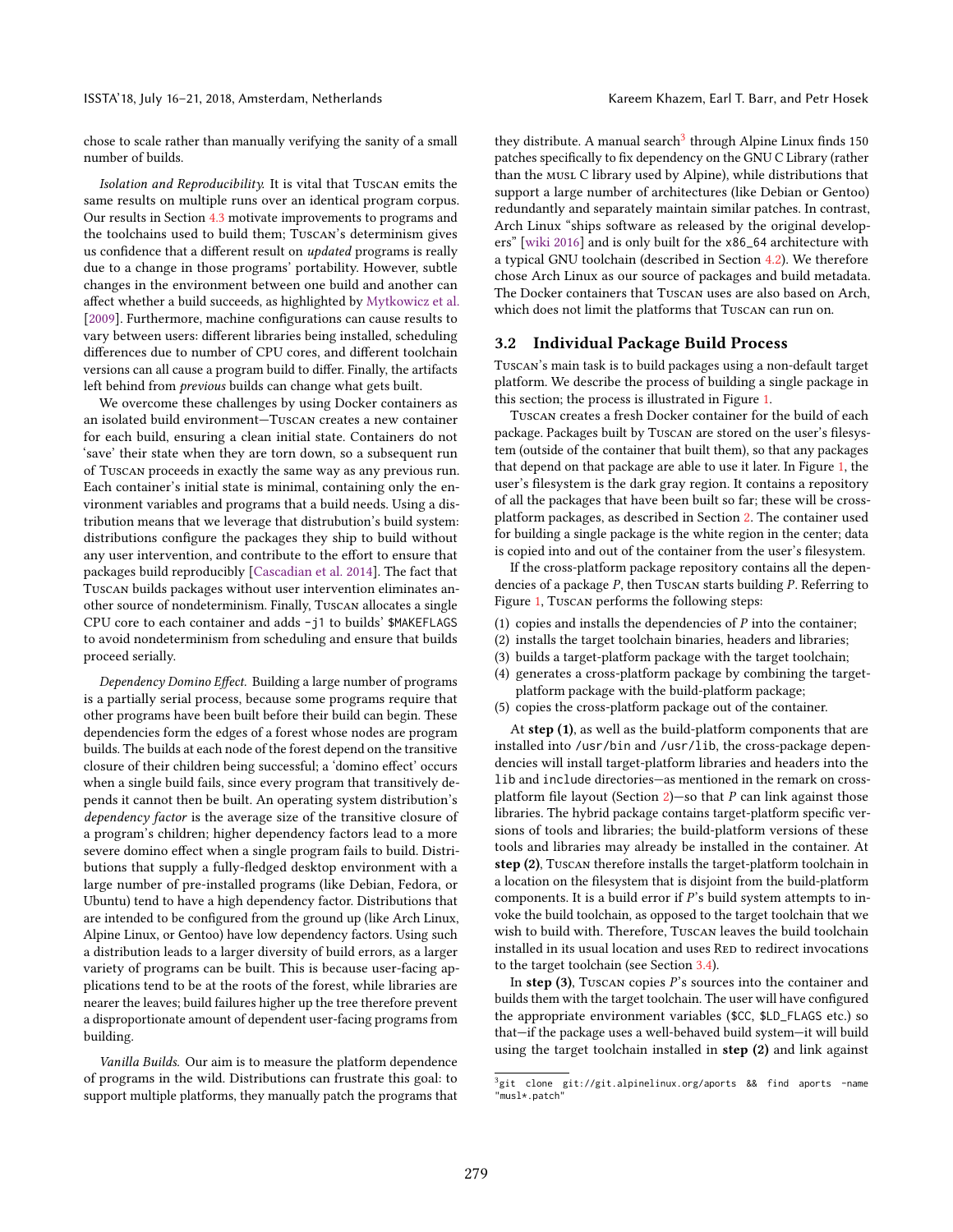Making Data-Driven Porting Decisions with Tuscan ISSTA'18, July 16–21, 2018, Amsterdam, Netherlands

<span id="page-4-0"></span>

Figure 1: How a single package is built, as described in Section [3.2.](#page-3-0) Tuscan runs on a single host computer (the gray-bordered U-shape) and uses a container (the central region) to build the package. The host computer permanently stores the source code and packages for all the packages that we want to build, as well as the toolchains that we build with; these files are copied into a container whenever they are needed. The result of running a container is a cross-platform package, which is copied out of the container onto the host—Tuscan then builds any packages that depend on that package, and the cycle starts again. Several containers may be running in parallel all on the same host; this diagram shows what happens inside a single container.

the target-platform libraries installed in step (1). Many packages do not in fact have well-behaved build systems or are unportable. Wrapping the build with RED can mitigate some of these issues, but in many cases, the build fails. If  $P$  fails to build, Tuscan halts the container; builds that transitively depend on P will not be run.

In step (4), if a target platform package of  $P$  was successfully built in step (3), Tuscan combines it with the build-platform version of P to create a cross-platform package. The repository of build-platform packages will have been downloaded at the same time as the sources, as noted in Section [3.3.](#page-4-2) The cross-platform package thus consists of two sets of files built from the same source: some built with the build toolchain, and others built with the target toolchain.

In step (5), Tuscan adds  $P$  to the repository of cross-platform packages built so far. Tuscan also copies the build logs and data from RED out of the container, ready for data analysis.

## <span id="page-4-2"></span>3.3 Inputs, Reproducibility, and Extensibility

To aid reproducibility of our results, Tuscan takes the following four components as input. The source repository is a set of source codebases, along with metadata describing the dependencies between those codebases. The build platform repository is a set of packages that were built from the source repository to be run on the build platform (i.e. the build and target platforms are the same). The container is a Docker image of an environment that allows for building one of the source packages from the source repository. The toolchain script is a script that builds a toolchain into a container.

The first three items must be generated at the same time, because not all software is forward-compatible. Tuscan allows both reproduction and repeatability of our results by supporting two options for obtaining these four components: downloading them afresh, or using previously-generated components. By default, Tuscan downloads the latest version of the first two items (currently about 290 GB of data) and generate a matching Docker image. It also downloads and builds the toolchain that the user specified. This means that the study can be repeated in the future with updated toolchains and programs. Tuscan caches data that were previously downloaded so a run of Tuscan on a particular set of components can be repeated. Our results can be reproduced by dropping the code, images and toolchain that we used for this paper (or any other run of Tuscan) into Tuscan's top-level directory.

Tuscan is extensible and can be used for many different buildrelated experiments: varying the compiler, C Standard Libary implementation, and architectures as we do for our evaluation (Section [4\)](#page-5-0) is just one possibility. Since Tuscan takes a toolchain script as input, one can use Tuscan to measure the effects of varying different aspects of the build toolchain: using static vs. dynamic linking, comparing POSIX to non-POSIX toolchains, or experimenting with building for exotic architectures.

## <span id="page-4-1"></span>3.4 RED-the Redirected Execution Dæmon

We implemented a stand-alone tool called RED to monitor and automatically fix problems with the build of a single package. RED wraps the invocation of a build process (e.g. make or Arch Linux's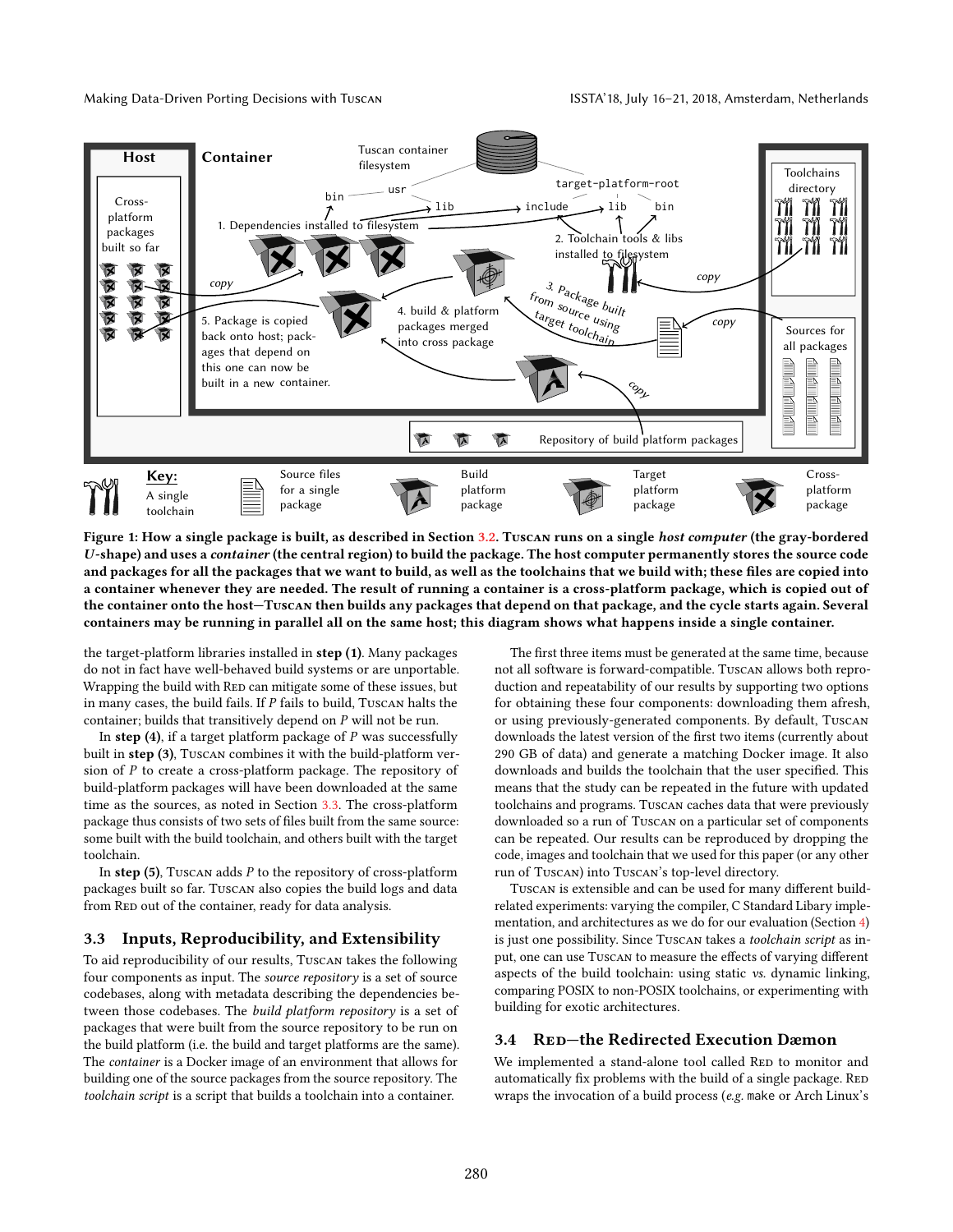makepkg) and produces detailed diagnostics: the tree of processes spawned by the build, the environment variables set at each of those process spawns, and the invocation of key system calls.

Using RED to monitor builds revealed that there are several common categories of build failures that arise from unportability; we detail these categories in Figure  $6$ . We thus built RED to modify, as well as merely monitor, the build process. RED modifies the build by shadowing key system calls and C standard library functions with custom implementations, e.g. the functions that are used to spawn new processes on POSIX (the exec (3) and posix\_spawn (3) function families). RED injects these implementations into the build process using the \$LD\_PRELOAD environment variable. This functionality means that, by modifying incorrect build tool invocations, we can sidestep known failures and continue running the build-while logging that the build would have failed without RED's intervention. This allows us to collect more data on the extent of program unportability in the wild. Since RED intercepts C standard library calls that are invoked by all programs, no matter what language they are written in, RED's mitigations are agnostic of the build system RED is wrapping. Examples of mitigations that RED can apply include (1) correcting build-influencing environment variables like \$CC and \$PATH just before a process spawn; (2) checking that files that are opened with fopen() actually exist, and synthesizing stubs for them if they do not; and (3) rewriting process spawns to ensure that the build system invokes the target platform build tools rather than the build platform build tools. By applying these mitigations, RED completely rescued some builds and allowed others to run for longer before they failed (Figure [6\)](#page-8-1).

RED is easily extensible with new mitigations. This means that platform writers and application developers can continue to test mitigations to new portability issues as they arise. A RED mitigation is simply a function, written in C, that detects when a standard library function is being invoked in a way that will break the build and then corrects that invocation so that the build can proceed successfully. Together, RED and TUSCAN engender a cycle of discovery and mitigation of issues that block porting of programs to new platforms. By running RED-wrapped builds of thousands of programs in Tuscan, developers can discover the most pressing build issues that prevent the most programs from being easily ported; implement mitigations for these issues in RED; and then test the builds again, discovering new porting issues that manifest further down the line. This data-driven approach allows the developers of innovative new platforms—like the examples we noted in Section [1—](#page-0-1)to discover, in advance, the obstacles to the adoption of their platform. By systematically testing the portability of the software ecosystem, platform authors can plan on writing compatibility 'shims' to allow legacy software to build on new platforms, or quantify how much work would be needed to resolve pervasive portability issues.

RED is derived from BEAR [\[Nagy](#page-10-19) [2016\]](#page-10-19), which is used to generate compilation databases. BEAR uses \$LD\_PRELOAD to intercept spawns of new processes so that it can print out their names. RED extends this functionality by detecting patterns of incorrect invocations and repairing them as well as logging their names.

#### <span id="page-5-0"></span>4 EVALUATION

In the previous section, we described the design of Tuscan—a framework for testing toolchains by building programs en-masse. We tested several toolchains, described in Section [4.2,](#page-6-1) with Tuscan, on several thousand packages (described in Section [4.1\)](#page-5-1).

Scope. We evaluate portability issues by varying the toolchain across several axes: C standard library, compiler, and architecture. By changing only a single factor each time we run the experiment, we are able to pinpoint which build issues are caused by particular parts of the toolchain. We do not vary other parts of the toolchain, and our evaluation focuses on POSIX toolchains only—though Tuscan works for any toolchain whose source code is available.

Tuscan can check whether a build yields a valid binary by calling make check or similar (Section [3.1\)](#page-2-0). However, only 16.1% of the programs in our corpus have such a test suite. One can therefore either evaluate build errors at scale or in detail. This evaluation focuses on scale; we are the first to catalog build errors on a crossplatform build of an operating system distribution at this scale.

#### <span id="page-5-1"></span>4.1 Corpus

At time of writing, Arch Linux distributes 9,851 packages for the x86\_64 architecture. We do not attempt to build all of these packages, since many of them were involved in convoluted circular dependency chains. Circular dependencies are an intrinsic aspect of building software—see the comment about "toolchain build order" on the Arch Linux build manifest for glibc [\[McRae](#page-10-20) [2017\]](#page-10-20) noting that glibc needs to be built in order to build itself. Tuscan implements automatic dependency resolution, and does not attempt to build packages that are involved in a circular dependency. In practice, we found that the set of 2,699 packages that Tuscan does build seems fairly representative. Of these, 1,534 are of interest due to their containing C or C++ code; we built the remaining non-C/C++ packages to satisfy their dependencies. We were interested in C and C++ codebases as these languages are the most platform-dependent, and the build systems and configuration tools that those codebases use are correspondingly prone to containing errors. Statistics [\[De](#page-10-21)[bian](#page-10-21) [2018\]](#page-10-21) indicate that these languages are the most commonly used in a large operating system, so identifying and addressing portability issues in such codebases is especially important.

Figure [2](#page-5-2) shows the sizes of the programs that we built in lines of code (LOC), in lieu of attempting to quantify the complexity of the programs' build systems. while metrics about build systems that are more refined than LOC counts do exist (e.g. the one presented by [Martin and Cordy](#page-10-22) [\[2016\]](#page-10-22)), the majority of the build scripts in the

<span id="page-5-2"></span>

Figure 2: Most of the packages that we used for this study are thousands or tens of thousands of lines long.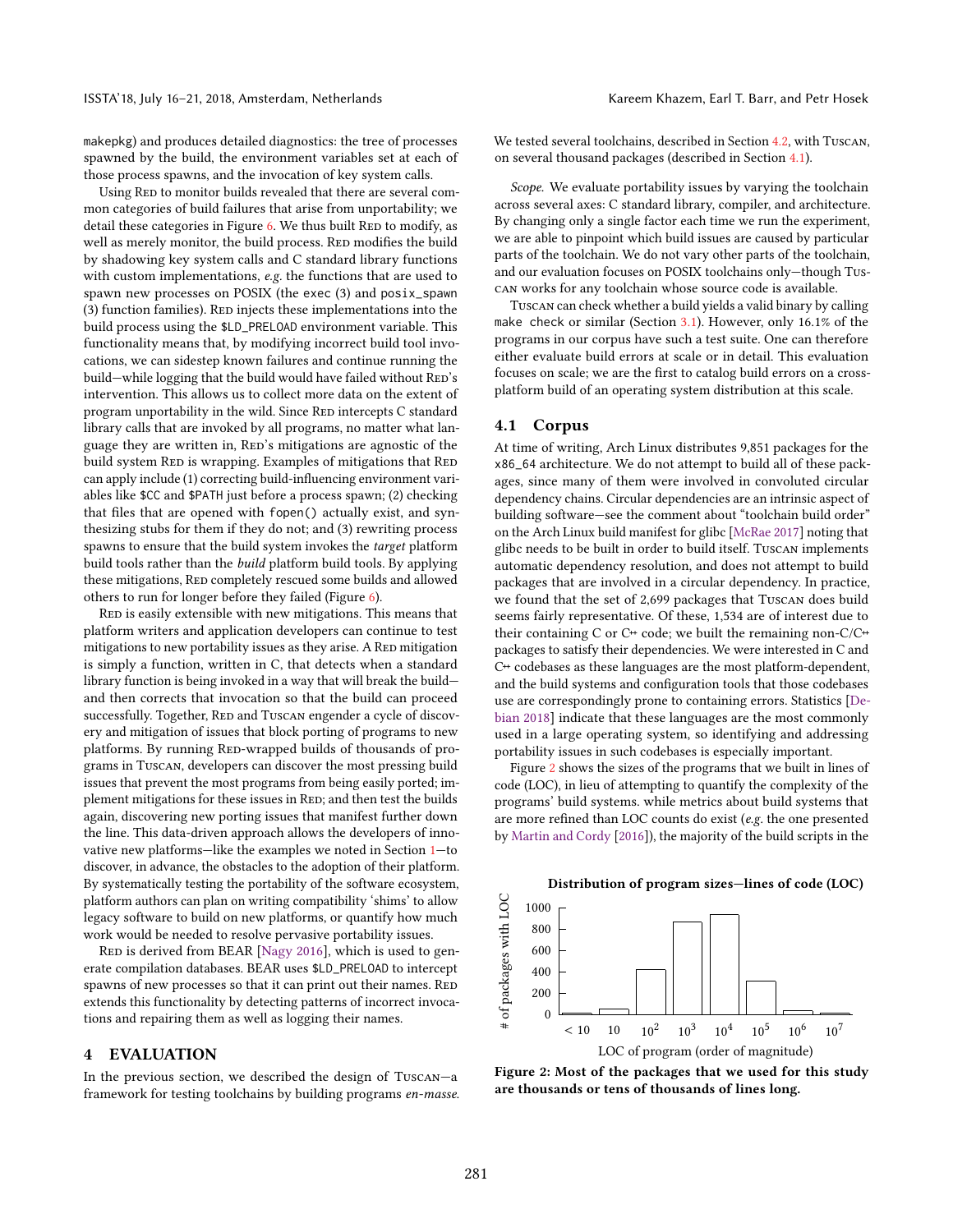Correlation between program and Makefile LOC

<span id="page-6-2"></span>



programs we studied were generated rather than hand-written meaning that the complexity is correlated with the LOC count anyway, as noted in that study. The packages that we tried to build were written in 236 million lines<sup>[4](#page-0-0)</sup> of C and C<sup>++</sup> code, with 36 million lines written in other languages. For programs that used (or generated) Makefiles, we found that the number of lines of Makefile were indeed loosely correlated with the executable LOC (Figure [3\)](#page-6-2). The data point at  $(10^1, 10^3)$  is an artifact of verbose, machine-generated Makefiles: it represents 160 Perl libraries that machine-generated Makefiles; it represents 160 Perl libraries that each export a small function, but use a large Perl-specific Makefile.

About 60% of the programs used a configure script, or the cmake tool, as part of the build process. The majority of configure scripts were generated by the GNU Autoconf tool. These scripts are responsible for detecting the capabilities of the build environment, searching for required libraries and headers, and then correctly setting up the build process in light of these findings—so their functionality is relevant to this study. We remark on how well these tools handled the use of alternative toolchains in Section [4.3.](#page-6-0)

As well as building packages using the alternative platforms described in Section [4.2,](#page-6-1) we attempted to build all the packages on the default Arch Linux platform. This allows us to focus on build issues that occur with packages that do build with the default Arch platform, but fail to build with an alternative platform. In our presentation of results, we only discuss such alternative-platform broken packages, but we note here that we were surprised at the number of packages-273 of the 1,534 C/C++ packages-that do not even build successfully using the default platform. Since we can only build a package if all of its dependencies have built, these 273 failures meant that we are unable to attempt a build of a further 170 dependent packages—a total of 443 failures with the default platform. 140 of these failures are because the source code for the packages<sup>[5](#page-0-0)</sup> was missing—including 87 that we wished to use for our experiment. Other failures were genuine build errors, which have been manually worked around by the package maintainers.

## <span id="page-6-1"></span>4.2 Platforms Used for Building

We used four different platforms in our experiments. As a 'control' for our experiment, we use the same platform that Arch Linux—and most other GNU/Linux—developers use for building packages: this is the x86\_64 architecture, with a toolchain comprising GCC, glibc and libstdc<sup>++</sup>. Our second platform changes only the compiler (to Clang); this is a platform similar to the one used by projects such as LLVMLinux. The third platform we use builds on the second by also changing the C standard library to MUSL, and the C++ standard library to libc+. This is a representative of 'non-GNU' toolchains as used by WebAssembly or Fuchsia. Finally, we demonstrate Tuscan's ability to build programs for a different target architecture by using the Android toolchain-comprising of GCC, Bionic and libstdc+-and building for the ARM32 architecture rather than x86\_64. Given the popularity of Android, this is one of the most widely used 'alternative' toolchains used on Linux-based systems.

#### <span id="page-6-0"></span>4.3 Results

Build systems are fragile: they exacerbate porting difficulties, slowing the emergence of new platforms. This section quantifies the extent of the problem, showing Tuscan and RED's practical utility. Tuscan collects and classifies build-related problems cheaply; here, we present that data and how it can be used to resolve porting problems. RED automatically fixes some of the problems Tuscan identifies. We quantify how many problems RED fixes and leverage the Tuscan results to prioritize future extensions to RED. In this section, we present all our results relative to the GNU toolchain.

Few packages build successfully on a platform different from the baseline; Figure [4](#page-6-3) shows the number of packages that successfully built on each platform. The platforms are arranged in increasing order of divergence from the baseline: the second platform changes the compiler, the third changes the compiler and standard C library, and the last platform additionally changes the architecture. Each deviation from the baseline causes an additional set of build failures. In this section, we compare the build of each package on the build platform and on an alternative target platform in order to discover the root causes of any portability issues. We therefore do not consider packages that fail to build on the build platform.

<span id="page-6-3"></span>

Figure 4: The leftmost bar indicates the  $C/C+$  programs that built successfully on the baseline platform. The other bars show how many of those baseline-successful  $C/C+$  packages built successfully on other platforms. When wrapping builds with RED (Section [3.4\)](#page-4-1), Tuscan builds a much larger number of packages successfully; see Figure [6.](#page-8-1)

<sup>4</sup>All lines-of-code counts obtained using SLOCCount [\[Wheeler](#page-10-23) [2004\]](#page-10-23).

<sup>&</sup>lt;sup>5</sup>We reported these packages to the Arch Linux developers; they are listed at [https:](https://www.archlinux.org/todo/packages-with-missing-sources/) [//www.archlinux.org/todo/packages-with-missing-sources/.](https://www.archlinux.org/todo/packages-with-missing-sources/)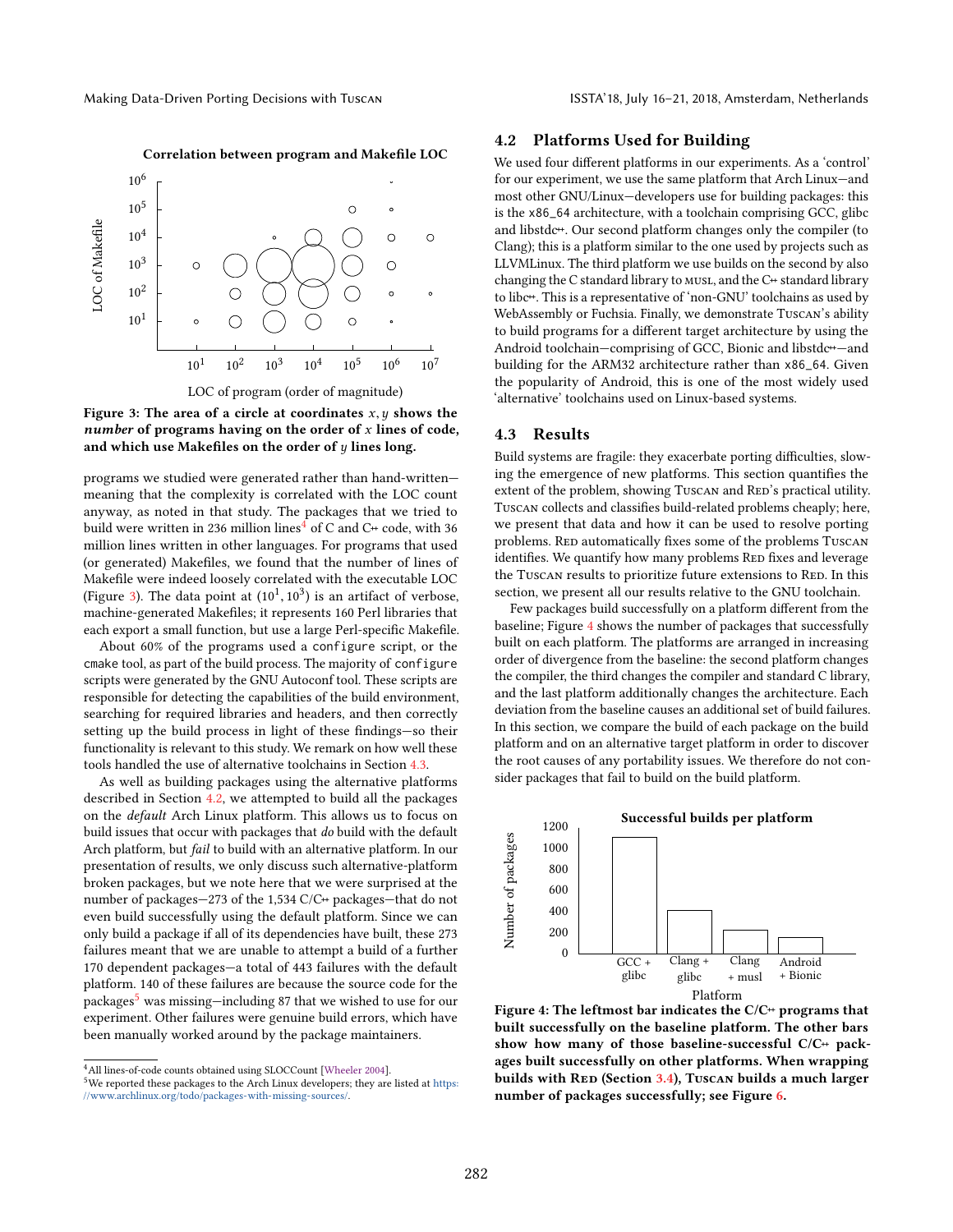

<span id="page-7-0"></span>Problems caused by incompatibilities with platforms



Given the low rate of successful builds, we decided to investigate what the most common causes of build breakage were. Figure [5](#page-7-0) shows the five most common failures that broke the build, again across the 1107 baseline-successful C and  $C+$  programs.

Missing header. Platform-specific headers are included by 351 packages. The build of such packages throws a 'missing header' error when they are built on alternative target platforms; this accounted for the majority of build errors. The largest culprits were the gnu/stubs-32.h and libintl.h files, which together were included 143 times; and various Linux-specific headers, such as linux/types.h, which was included 104 times. Tuscan thus provides valuable data on what platform-specific features developers rely on the most—in this case, architecture-specific typedefs for various widths of integers. Developers of new platforms can use these data to make empirically-driven decisions on what APIs to support, for example by providing a compatibility 'shim' that allows the many packages that include this header to build flawlessly on the new platform. The exact platform-specific headers that each of those 351 packages includes are detailed under the <code>missing\_header</code> entries in our catalog $^{\rm 1}.$  $^{\rm 1}.$  $^{\rm 1}.$ 

Undefined references. This occurs when the code references symbols inadvertantly exposed by glibc. Code that relies on such references breaks when built on platforms that use a different LIBC; this problem did not occur on the Clang+glibc platform. The most common undefined symbol was rpl\_malloc, which is a known bug in GNU Autoconf when building for non-glibc platforms [\[Dickey](#page-10-24) [2003\]](#page-10-24). The discussion in that reference indicates that effort to fix the bug was not forthcoming, but Tuscan provides a compelling case for developers of new platforms to step up to the task—doing so would encourage more seamless adoption of their platform.

Unknown type. This occurs when the code uses types inadvertently exposed by glibc; this failure caused 67 errors. For example, musl intentionally does not define integer types that are BSD extensions to the standard [\[Kreitman](#page-10-25) [2004\]](#page-10-25) (e.g. u\_int32\_t, u\_int64\_t as opposed to the standard uint32\_t, uint64\_t). Standards committees have, in the past, legitimized de facto implementations by ratifying their interfaces in the official standard—examples include the C committee adding flexible array members and zero-length

arrays to the C99 standard [\[ISO](#page-10-26) [1999\]](#page-10-26), which had long been extensions to GCC. We do not take a stance on whether the C language standard should be extended to specify that conformant implementations must supply commonly-implemented typedefs. We note, however, that Tuscan supplies concrete data about the usage of these types in real-world codebases, informing decisions about what common extensions ought to be added to the next version of the standard.

Compiler error. There were only 5 compiler errors, all of which were caused by command line flags supported by GCC but unsupported by Clang (e.g. -Wlogical-op, -Woverride-init). This result highlights the mostly-successful effort to make Clang a drop-in replacement for GCC. Tuscan demonstrates its utility by providing Clang developers with the flags that Clang doesn't support and that are used in real codebases. Clang developers have been receptive to the results on our catalog<sup>[1](#page-0-1)</sup>, and we are working to patch Clang to maintain command-line parity with GCC.

Linker error. Linker errors account for 59 failures. The root cause of these errors is incorrectly-written Autoconf manifests; Autoconf generates incorrect configure scripts from these manifests, which then set the build tool up with the wrong include path. The difficulty of writing Autoconf manifests is anecdotally known, but our catalog concretely demonstrates that the most common consequence of hastily put-together manifests is configure scripts that only work accidentally, when the build and target platforms are the same.

Malformed path. There were 267 cases where the \$PATH environment variable was incorrectly set when the build system forked a subprocess. Many build tools rewrite \$PATH in order to include directories where language-specific tools live. For example, we observed 599 instances where build tools needing access to Perl programs rewrote the \$PATH to include /usr/bin/site\_perl, /usr/bin/core\_perl, and similar directories. Such build tools do not respect values of the \$PATH set by the user; therefore, it is not possible to port programs using these tools to platforms where custom \$PATH needs to be specified.

The figures that we describe above relate to packages whose builds were broken. However, RED was able to intercept and repair several of these problems. Figure [6](#page-8-1) shows how often RED recovered a build that would otherwise have failed without RED's intervention.

Frequently, builds under the Clang+glibc platform exhibited problems that RED was able to correct and no other problems. Thus, the black bars over 'native invocation,' 'malformed path,' and 'empty path' in Figure [6](#page-8-1) are quite tall for Clang+glibc . These bars represent builds that would have broken under that platform if RED had not intervened. The black bars on Figure [4](#page-6-3) on page [7](#page-6-3) for Clang+glibc would have been twice as tall if we had included RED-rescued builds in that graph: there were 1,000 successful builds for Clang+glibc, and Figure [6](#page-8-1) shows a total of 481 RED-recovered builds.

RED does not rescue as many complete builds for the other two target platforms. This is because they have a much higher rate of irrecoverable errors (such as the missing headers discussed previously). RED remains a useful tool for these platforms, as it allows the build to proceed further than it would have before breaking. This allows us to test more build problems than if the build had broken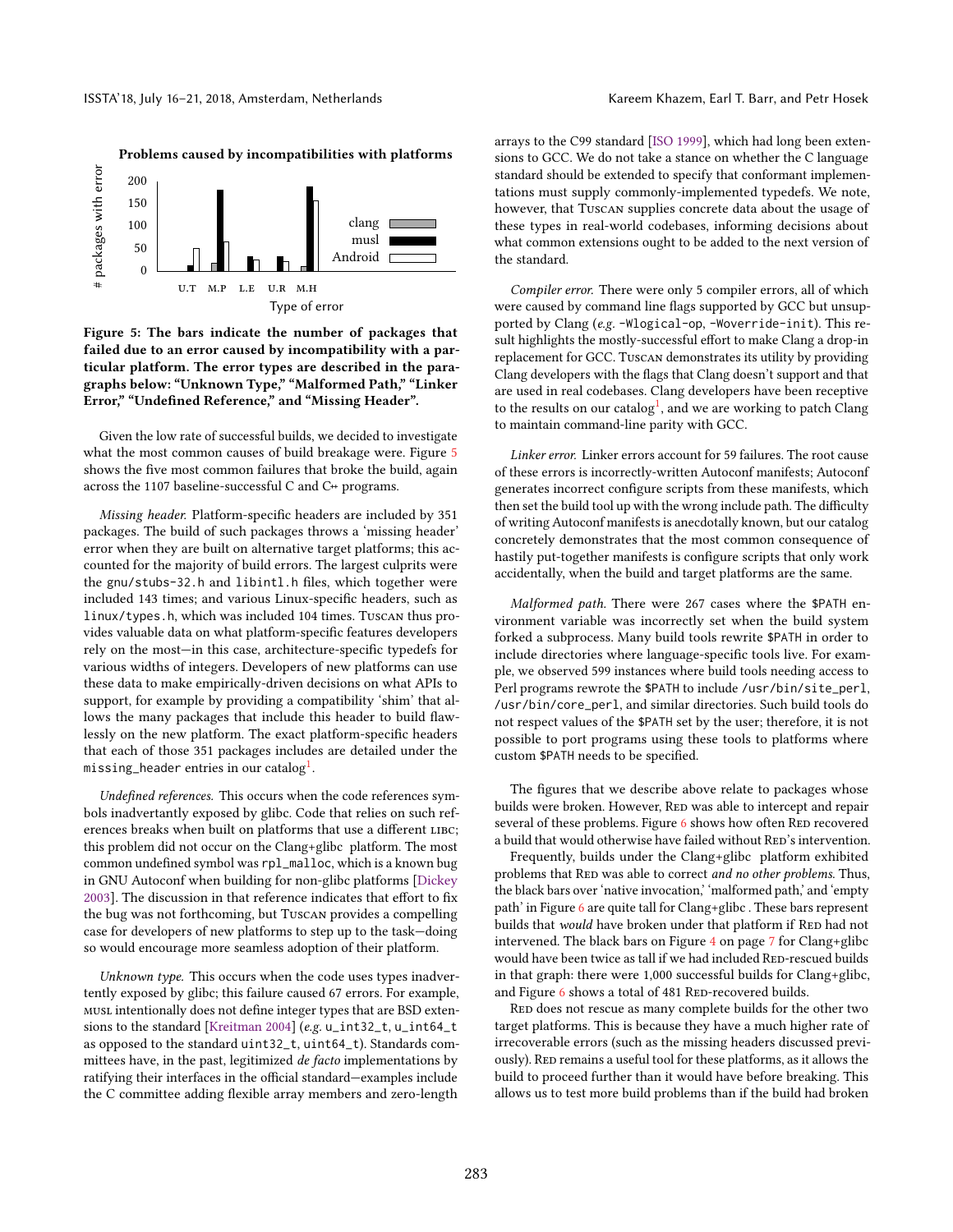<span id="page-8-1"></span>

#### Rates of RED error recovery by toolchain

Figure 6: Several build issues were common over multiple toolchains. RED is able to salvage the build in many cases where the build makes an invocation to a native tool, or where the meta-build system mangles or completely empties the **\$PATH** variable. The large number of failing builds that made native invocations on the Android and clang+musl toolchains failed after RED had corrected the native invocation—meaning that the build got further before failing, allowing us to collect more data on why builds break on those toolchains. The negative y-axis does not represent negative numbers of packages; rather, we use it to juxtapose successful (black) with unsuccessful (gray) builds.

due to a RED-recoverable error. In fact, 34% of build-breaking errors on Clang+MUSL happened after a RED-recovered error.

RED Limitations. There are many reasons why target platform incompatibilities cause builds to break. RED therefore needs to be taught about each type of build failure for it to rescue builds that encounter that failure mode. While we implemented support for rescuing the most common types of build failure that we observed, Figure [6](#page-8-1) shows that there are a large number of failures for other reasons, especially when the Standard C Library implementation varies from the baseline.

# <span id="page-8-0"></span>5 RELATED WORK

Our work is related to efforts to model and empirically study build systems, and work that builds large corpuses of software at scale either to analyze the software itself or to gain insight into the build.

Modeling and Studying Build Systems. There has been a growing realization in academia that configuration and build systems are worthy of study in their own right, either by actually running builds or by parsing and modeling build scripts symbolically. [Nadi and](#page-10-27) [Holt](#page-10-27) [\[2012\]](#page-10-27) investigate the Linux kernel build system through the latter technique, parsing the kernel's build and configuration files and running that representation through a SAT solver to detect inconsistencies. They found that inconsistencies between the various parts of the build system do exist, prompting a further study by [Nadi](#page-10-28) [et al.](#page-10-28) [\[2013\]](#page-10-28) on how these inconsistencies arise. Another work that parses and analyses build files is [\[Zhou et al.](#page-10-29) [2015\]](#page-10-29), which extracts 'configuration knowledge' from Makefiles to determine under what conditions certain builds are possible. These approaches intrinsically provide precise information on problems or inconsistencies

with the build system under scrutiny, since the approach is tailored to one particular build system. Our tool, RED, takes the opposite approach by actually requiring that the build be run. This means that RED can introspect on any build (controlled by Make, CMake or some other future build tool) and provide insight into why the build failed. RED's error-reporting precision rests on its knowledge of the toolchain rather than the build system, so its error catalog carries over to new build systems. We designed RED to be extensible with knowledge about new toolchains, so that it can be taught to detect and intercept new 'patterns' of build failures.

An example of a tool that runs the build to glean information about the build system is MAKAO [\[Adams et al.](#page-10-30) [2007b\]](#page-10-30). MAKAO produces visualizations of a build and includes a query language to search for events in the build log, e.g. errors, tool invocations and output file generation. This work is valuable to understand the build progress of a single codebase; Tuscan provides a framework for automatically running such analyses on thousands of codebases in a scalable way. The MAKAO authors use the xtrace tool to monitor spawned processes in the build. This is a more versatile approach than the static parsing work in the previous paragraph, as xtrace can wrap arbitrary build tools (not just Make). We also take this approach: RED wraps around any build invocation, and operates at a finer granularity than MAKAO, intercepting system calls as well as process spawns. This granularity allows RED to repair the build environment and redirect system calls during the build, which process monitoring tools like xtrace or strace cannot do.

[Adams et al.](#page-10-31) [\[2007a\]](#page-10-31) use MAKAO to measure the evolution of a single program (the Linux kernel), finding increases in complexity and also giving an account of the maintenance pressures that drive the evolution of the build system. [McIntosh et al.](#page-10-32) [\[2011\]](#page-10-32) also study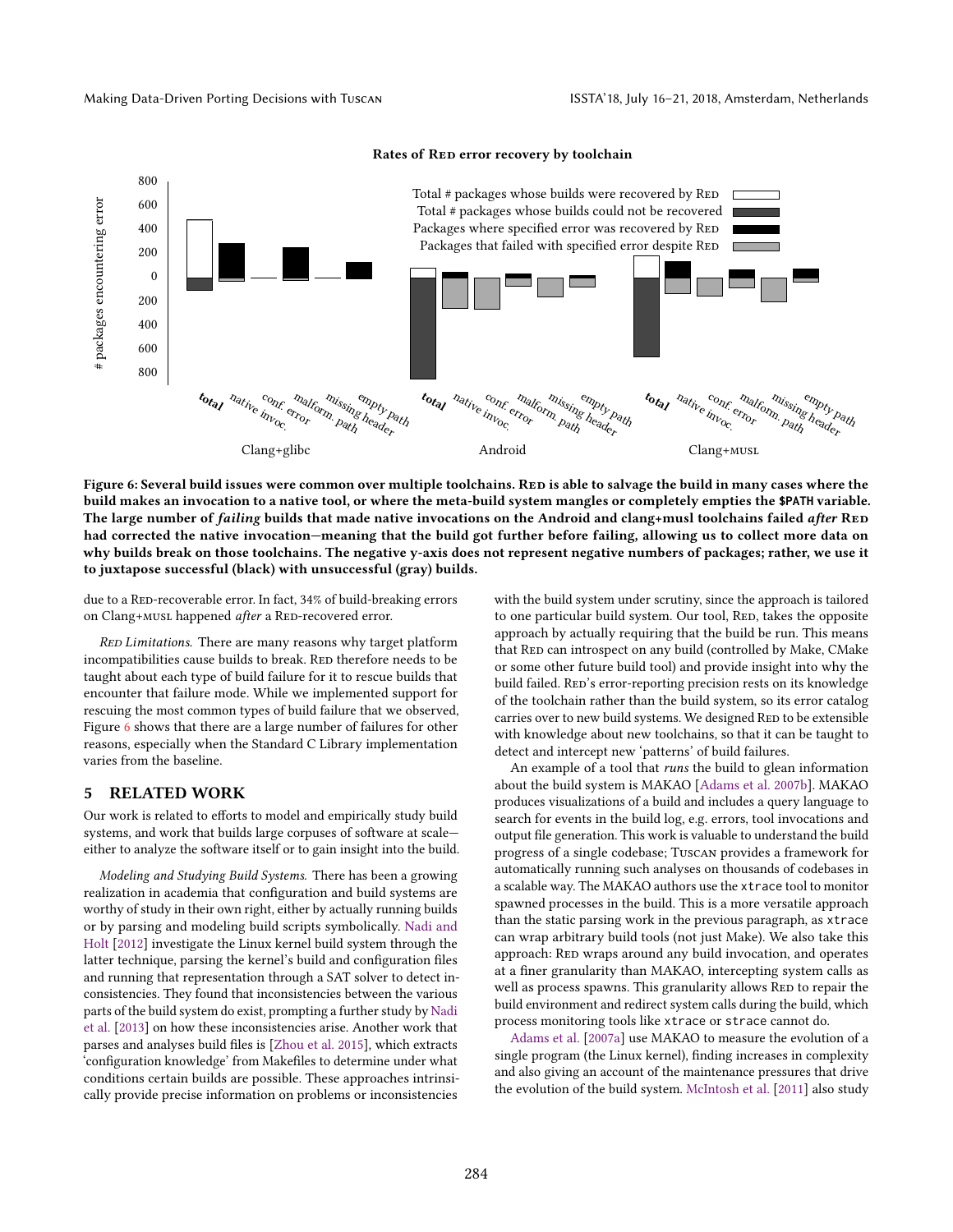maintenance effort on several large codebases. Tuscan can help researchers with this kind of study by allowing build wrappers like MAKAO to reproducibly execute in an isolated environment. [Kerzazi et al.](#page-10-33) [\[2014\]](#page-10-33) address the question of why builds break both qualitatively and quantitatively, through interviews with developers and analyses on build failures. Their quantitative data is gleaned from 6 months' worth of build data of a web application, and they advance several hypotheses about what circumstances cause builds to break. An automated framework like Tuscan can help to confirm these results in a reproducible way; Tuscan can be run repeatedly on the same corpus of programs, or take new sets of software as input to measure how build breakages change over time.

Building Code at Scale. [Kroening and Tautschnig](#page-10-34) [\[2014\]](#page-10-34) inspired Tuscan: they were the first to build an entire Linux distribution on an alternative toolchain. They ran a static analysis tool on every program in the Debian operating system, using Debian's package metadata to provide a uniform build interface. Their 'alternative toolchain' is the CBMC tool [\[Clarke et al.](#page-10-35) [2004\]](#page-10-35), which emulates GCC's command-line interface. Their experiment also tackled platform portability, because they compile to goto-binaries rather than ELF object files. Following in their footsteps, Tuscan uses a distribution to provide a uniform way of automatically building software.

Tuscan solves two problems that Kroening and Tautschnig did not face: the cross-platform namespace collision problem and the toolchain lock-in problem. goto-cc can output binaries that contain both executable ELF data and goto-binary code, so they were able to install goto-binaries in the usual location on the filesystem. We have had to work with alternative architectures (such as Arm) with a different machine code format, making it impossible to combine build- and target-platform object code into the same binary. Tuscan helps researchers to run similar large-scale experiments even when their analysis tools do not emit such a hybrid-format object. Kroening and Tautschnig did not face toolchain lock-in because goto-cc itself is a drop-in replacement for GCC, accepting the same command-line flags and input language. Faithfully emulating a compiler's flags and input language (a problem that Tuscan also solves) consumed development time the CBMC authors could have profitably spent working on the static analysis tool itself.

We hope that by solving the cross-platform build and toolchain lock-in problems, Tuscan will pave the way for the research community to perform large-scale static analyses, similar to Kroening's and Tautschnig's but without the engineering effort needed to make static analysis tools drop-in replacements for GCC. One such experiment would extend RED to permit the application of the Clang Static Analyzer [\[Zaks](#page-10-36) [2017\]](#page-10-36) to a large corpus of existing software.

[Atlidakis et al.](#page-10-37) [\[2016\]](#page-10-37) perform both static and dynamic analysis to determine what abstractions and frameworks are being used by POSIX applications on the Android, Ubuntu, and macOS platforms. They find that POSIX is lacking in several frameworks that developers need, and that developers are thus writing to higher-level frameworks than POSIX. Our empirical results in Section [4.3](#page-6-0) highlight the consequences of this divergence: packages that have to rely on platform-specific APIs become tied to that API, making it difficult to port those packages to new platforms and thus hindering those platforms' adoption. In contrast to Tuscan, Atlidakis et al. only surveyed applications running on their native platform. Our

work goes further by quantifying how programs' builds break when ported to new platforms.

[Mytkowicz et al.](#page-10-16) [\[2009\]](#page-10-16) investigate the effects of seeminglyinnocuous changes in the environment on running programs; their experiments bear some similarities to ours, and we designed Tuscan to elide many of the sources of non-determinism that they describe. They conducted their experiments on several different physical machines as well as a virtual machine, taking care to manually set up a minimal environment for their experiments. Such a minimal environment is inherent to the Docker containers that Tuscan uses, and we feel that Tuscan would be an ideal test bench for investigations like theirs. Mytkowicz et al. use the \$LD\_PRELOAD variable to instrument programs, as we do with RED.

[Al-Kofahi et al.](#page-10-38) [\[2014\]](#page-10-38) implement a tool, MkFault, for discovering build issues specifically arising from errors in Makefiles. MkFault's domain-specific knowledge about GNU Make means that it can track down the root cause of a Makefile-induced build failure to a high degree of accuracy. By comparison, RED is a more general purpose build wrapper. It can intercept the invocations of any build system; by necessity, this means that it does not discern the root cause of a build failure with the precision that MkFault can. MkFault also seems targeted at discovering errors in the build logic of a Makefile. By contrast, we focus on discovering errors that stem from assumptions about the target platform, and which would break the build even if the Makefile were written flawlessly.

## **CONCLUSION**

With the growing importance of new toolchains and targets, software portability is more important than ever. To determine the current state of affairs, we built Tuscan, a framework for conducting controlled, deterministic tests on build systems at scale and RED, a build wrapper to automatically identify and overcome problems that prevent software from building for alternative target platforms. Using these tools, we tested 1,551 C and  $C+$  programs over three toolchains and found out that the current situation is far from perfect: the least-compatible toolchain successfully built only 15% of programs, while the most compatible toolchain managed 38%.

RED identified several root causes for build failures. By implementing automatically-applied mitigations for some of these root causes in RED, we were able to run our tests for longer, sometimes even completing the build successfully while logging what would have broke the build in RED's absence. While we wrote the mitigations manually, we believe there is scope for research into automatically-learned mitigations, e.g. using machine learning. Furthermore, RED is easily extensible by practitioners who wish to continue testing the portability of the software ecosystem. We hope that platform authors and software developers will take up the mantle of systematically testing and resolving portability issues, undertaking to ensure that legacy software is portable to innovative new platforms. In aid of this, Tuscan, RED, the program corpus that we used for this study, our raw test results, and our catalog, can all be found online<sup>[1](#page-0-1)</sup>.

## ACKNOWLEDGMENTS

We would like to thank the anonymous referees for their constructive comments, as well as Rich Felker, Sean Klein, Roland McGrath, and Mark Seaborn for their suggestions and feedback.